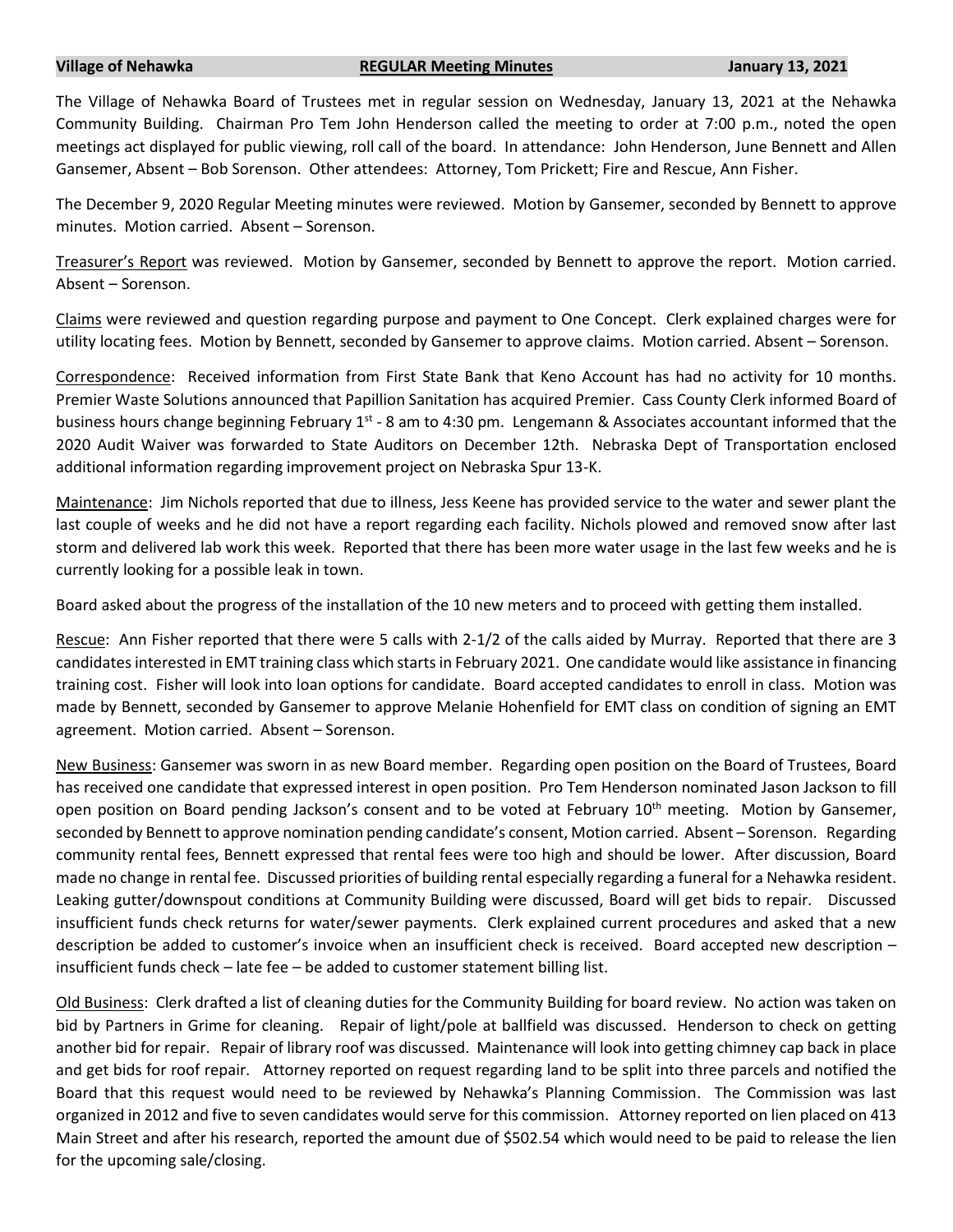Motion by Henderson, seconded by Gansemer to adjourn at 828 p.m. Motion carried. Absent – Sorenson.

## **CLAIMS – JANUARY 2021**

| <b>Account</b> | Vendor                                                        | <b>Balance Total</b> |           |
|----------------|---------------------------------------------------------------|----------------------|-----------|
|                |                                                               |                      |           |
| General        | Allen Gansemer - 2 meetings                                   | 60.00                |           |
|                | <b>Bob Sorenson - 3 meetings</b>                              | 90.00                |           |
|                | <b>Cass County Treasurer -2020 RE taxes</b>                   | 12.88                |           |
|                | <b>Dearborn National</b>                                      | 784.35               |           |
|                | <b>Frontier Cooperative</b>                                   | 104.00               |           |
|                | <b>Future Technologies-Community Bldg</b>                     | 35.00                |           |
|                | <b>Jimmy Nichols-Salary</b>                                   | 2,173.51             |           |
|                | Nebr Dept of Revenue - Form W-3N                              | 31.00                |           |
|                | Nebraska Dept of Rev-Form 941N - 2020 Qtr4                    | 163.71               |           |
|                | NPPD-217 Sherman Ave                                          | 325.76               |           |
|                | NPPD-221 Elm St                                               | 34.21                |           |
|                | NPPD-416 Maple St                                             | 34.21                |           |
|                | <b>NPPD-Corner of Main &amp; Elm St</b>                       | 34.21                |           |
|                | <b>NPPD-Main St &amp; Washington</b>                          | 109.52               |           |
|                | <b>NPPD-Streetlights</b>                                      | 400.28               |           |
|                | <b>NPPD - Christmas Lights</b>                                | 40.94                |           |
|                | One Call Concepts, Inc.                                       | 10.39                |           |
|                | Patricia Neu-Exp - W-2/W-3 Efile Card / Filing Fees           | 36.62                |           |
|                | Patricia Neu-Exp -1 roll stamps/QuickBooks Manual/File Holder | 87.07                |           |
|                | <b>Patricia Neu-Salary</b>                                    | 669.23               |           |
|                | <b>Premier Waste Solutions</b>                                | 48.00                |           |
|                | Reinsch Slattery Bear Minahan Prickett                        | 688.50               |           |
|                | <b>Shane Adams-3 meetings</b>                                 | 90.00                |           |
|                | <b>Windstream 4022279923</b>                                  | 100.60               |           |
|                | John Henderson - 3 meetings                                   | 90.00                |           |
|                | June Bennett - 3 meetings                                     | 90.00                |           |
|                | <b>Meeske Hardware</b>                                        | 54.89                |           |
|                | Miller Monroe Farrell Ins - 19/20 Work Comp Audit             | 448.00               |           |
|                | Nebraska UC Fund - 2020 4th Qtr                               | 14.54                |           |
|                | United States Treasury -941 Form -Penalty/Interest March 2015 | 1,534.59             |           |
|                | United States Treasury - Form 941 - 2020 4th Qtr              | 3,056.14             |           |
|                | United States Treasury - Form 941-V - 2016 4th Qtr            | 1,946.37             |           |
|                |                                                               |                      | 13,398.52 |
|                |                                                               |                      |           |
| Sewer          | <b>Future Technologies-Sewer</b>                              | 35.00                |           |
|                | Jesse Keene - Sewer Back-up                                   | 25.00                |           |
|                | Jimmy Nichols-Exp - printed forms                             | 24.19                |           |
|                | <b>Midwest Laboratories</b>                                   | 24.05                |           |
|                | Nebr Dept of Rev - Form 10 Sales Tax -2020 4th Qtr            | 725.94               |           |
|                | NPPD-Nehawka & Maple                                          | 398.96               |           |
|                | NPPD-Water Treat Newahwka Rd                                  | 13.04                |           |